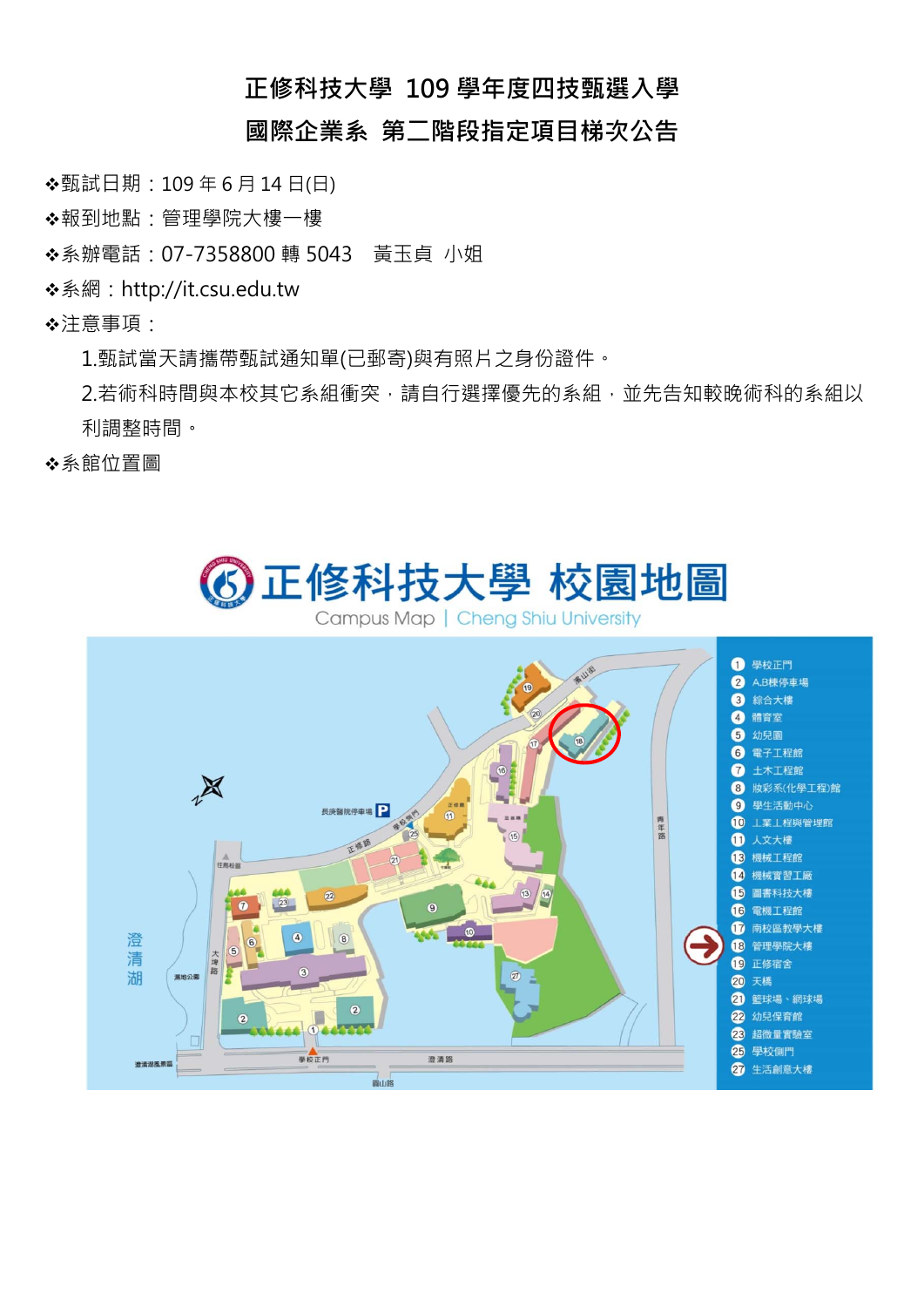# **正修科技大學 109** 學年度四技甄選入學

## 國際企業系 術科實作參考試題

#### **試題名稱:貿易文件膳打**

試題說明及動作要求

(一) 試題說明: 計時 15 分鐘, 依文件完成度與準確度記分

(二) 操作要求:參考題庫如下,三題抽一題。

(三) 所需材料規格數量:由本校提供,考生無需準備

題目 1.

Dear Sir/Madam,

Thank you very much for your letter and catalog. We are glad to learn that you are interested in establishing business relations with us.

For your information, after studying your catalog carefully, we found that "LOVE" brand #L665 and #O443 bicycles are quite suitable for the Danish market. We would like to place an order for shipping in May, 2020.

Kindly please check and inform by return if you are able to supply and quote us your rock bottom prices for the items on the basis of CIF Copenhagen with details about packing, color assortment, insurance and terms of payment.

Your immediate and careful attention to this matter would be highly appreciated. We look forward to your favorable reply soon.

Best Regards.

# BBB Co., Ltd.

## 題目 2.

Dear Sir/Madam,

We acknowledge with many thanks the receipt of your letter dated June 15, 2019.

As you requested, we are glad to enclose our latest catalogue along with our quotation on CFR Dubai based on your reference. Our products have been exporting globally for over 20 years, we have received orders from all over the world every year. Therefore, we believe that your business will be more profitable from selling our valuable products at your end. If you find any items interesting, please don't hesitate to contact us immediately, we assure you our best service at all times.

We are looking forward to establishing business relationship with you in the near future and hoping to hear from you soon.

Sincerely yours,

Sweet Heart Trading Co., Ltd.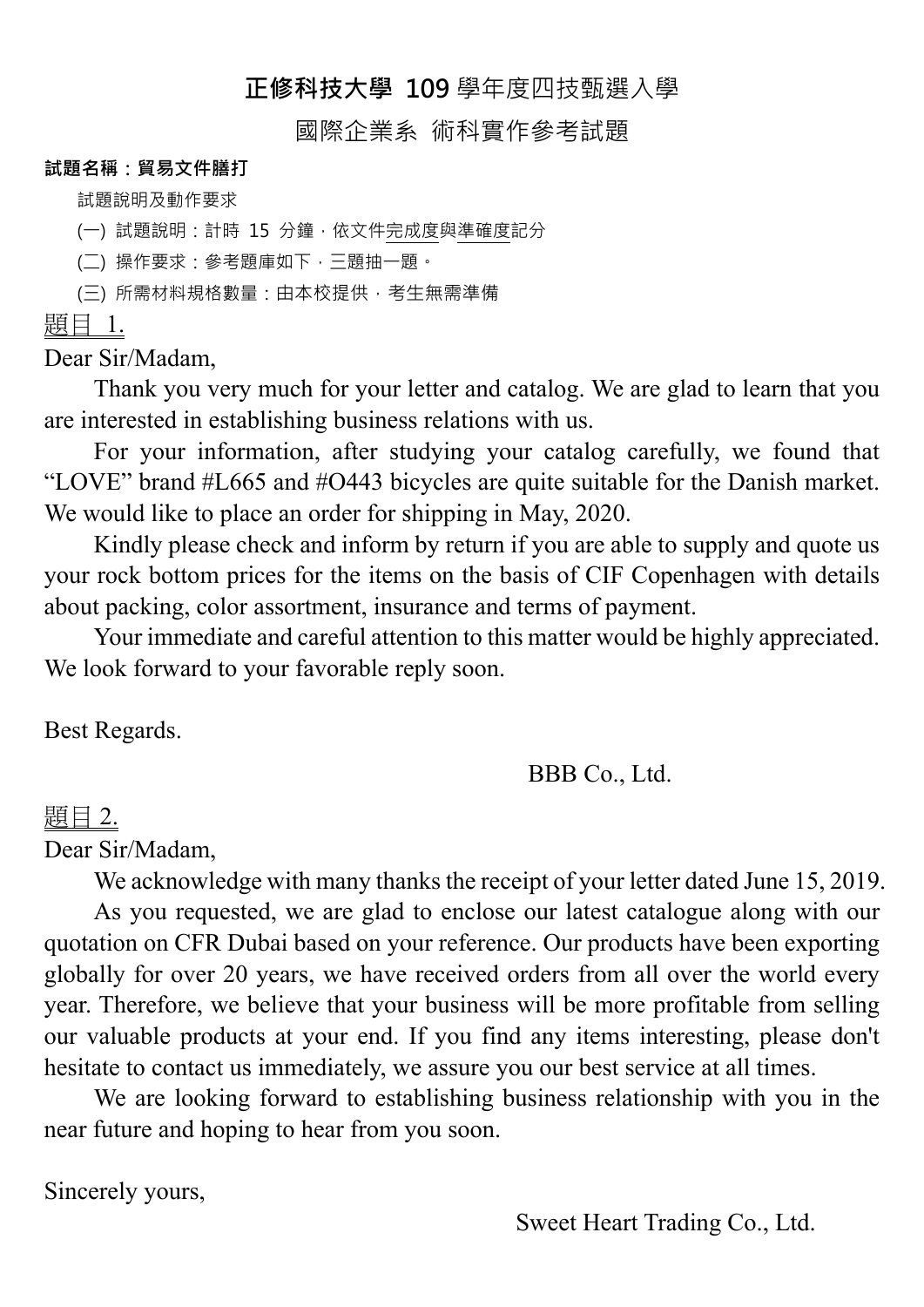題目 3.

Dear Sir/Madam,

In compliance with your esteemed enquiry for ladies' gloves, we are pleased to quote as follows:

Payment: Against a prime banker's confirmed, transferable, sight credit in favor of the seller and the L/C must reach seller within 30 days after conclusion of contract.

Shipment: Within 60 days after receipt of L/C, partial shipment allowed.

Insurance: Buyer's care.

Packing: To be packed in water-proof polybag, one pair in a polybag, then 12 pairs packed in a paper box ,then 10 boxes packed in a carton.

Inspection: Inspection certificate of manufacturers will be considered as final, if the buyer desires other inspections, all additional charges shall be borne by the buyer.

Exchange risk: If any, for buyer's account.

Validity: Valid until Dec. 31, 2019, Taipei.

Taipei Trading Co., Ltd.